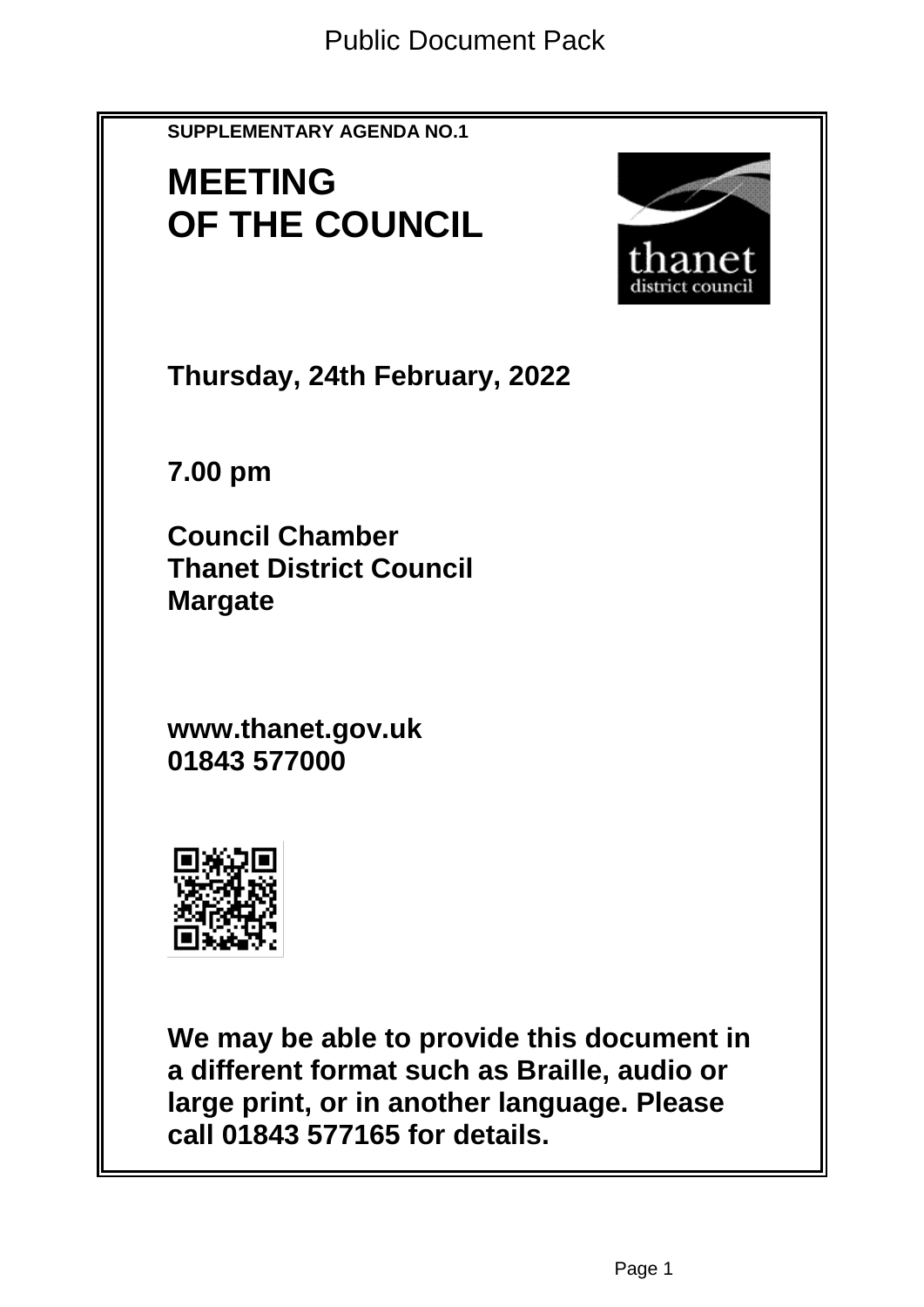

You are hereby summoned to attend the meeting of the Thanet District Council to be held in the Council Chamber, Council Offices, Cecil Street, Margate, Kent on Thursday, 24 February 2022 at 7.00 pm for the purpose of transacting the business mentioned below.

Titch Homes

To: The Members of Thanet District Council

Director of Corporate Governance

FIRE ALARM PROCEDURES: If the fire alarm is activated, please vacate the offices via the stairs either through the security door to the left of the Chairman or opposite the lifts in the foyer. Please do not use the lifts. Please assemble in Hawley Square on the green. Officers will assist you and advise when it is deemed safe to return to the Chamber.

### **SUPPLEMENTARY AGENDA NO.1**

**Item** No

## 12. **2022-23 COUNCIL TAX RESOLUTION** (Pages 3 - 8)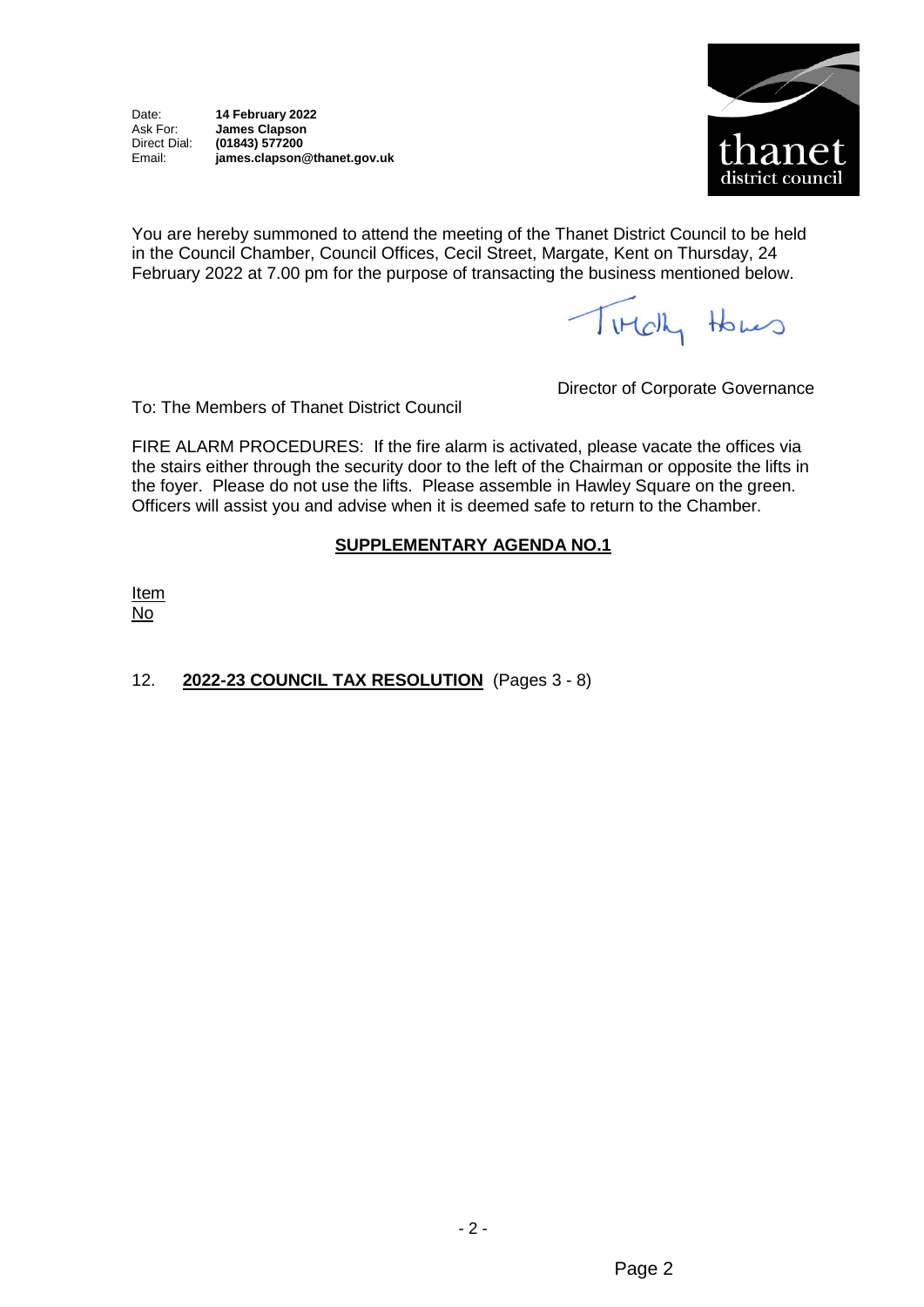# **Council Tax Resolution 2022-23**

| Council              | 24 February 2022                                       |
|----------------------|--------------------------------------------------------|
| <b>Report Author</b> | <b>Chris Blundell, Acting S151 Officer</b>             |
| Portfolio Holder     | <b>CIIr David Saunders, Cabinet Member for Finance</b> |
| <b>Status</b>        | <b>For Decision</b>                                    |
| Classification:      | Unrestricted                                           |
| <b>Key Decision</b>  | Yes                                                    |
| Reasons for Key      | <b>Budget and Policy Framework</b>                     |
| Ward:                | <b>All Wards</b>                                       |

#### **Executive Summary:**

#### **Recommendations:**

| <b>COUNCIL TAX PER PROPERTY BAND FOR 2022-23</b> |        |        |        |        |        |        |        |        |  |  |
|--------------------------------------------------|--------|--------|--------|--------|--------|--------|--------|--------|--|--|
| <b>BAND</b>                                      | А      | в      | С      | D      | Е      | F      | G      | н      |  |  |
| <b>Proportion of</b><br>band D                   | 6/9    | 7/9    | 8/9    | 9/9    | 11/9   | 13/9   | 15/9   | 18/9   |  |  |
| <b>Annual Charge</b>                             | 165.42 | 192.99 | 220.56 | 248.13 | 303.27 | 358.41 | 413.55 | 496.26 |  |  |

|                                                                                                                                                                                                                                                        |                                                                                                                                                                                                                                                                     |                     |                                                        |        |        |        |        | Agenda Item 12 |  |  |  |
|--------------------------------------------------------------------------------------------------------------------------------------------------------------------------------------------------------------------------------------------------------|---------------------------------------------------------------------------------------------------------------------------------------------------------------------------------------------------------------------------------------------------------------------|---------------------|--------------------------------------------------------|--------|--------|--------|--------|----------------|--|--|--|
|                                                                                                                                                                                                                                                        |                                                                                                                                                                                                                                                                     |                     |                                                        |        |        |        |        |                |  |  |  |
| <b>Council Tax Resolution 2022-23</b>                                                                                                                                                                                                                  |                                                                                                                                                                                                                                                                     |                     |                                                        |        |        |        |        |                |  |  |  |
| Council                                                                                                                                                                                                                                                |                                                                                                                                                                                                                                                                     |                     | 24 February 2022                                       |        |        |        |        |                |  |  |  |
| <b>Report Author</b>                                                                                                                                                                                                                                   |                                                                                                                                                                                                                                                                     |                     | <b>Chris Blundell, Acting S151 Officer</b>             |        |        |        |        |                |  |  |  |
| Portfolio Holder                                                                                                                                                                                                                                       |                                                                                                                                                                                                                                                                     |                     | <b>Cllr David Saunders, Cabinet Member for Finance</b> |        |        |        |        |                |  |  |  |
| <b>Status</b>                                                                                                                                                                                                                                          |                                                                                                                                                                                                                                                                     | <b>For Decision</b> |                                                        |        |        |        |        |                |  |  |  |
| Classification:                                                                                                                                                                                                                                        |                                                                                                                                                                                                                                                                     | <b>Unrestricted</b> |                                                        |        |        |        |        |                |  |  |  |
| <b>Key Decision</b>                                                                                                                                                                                                                                    |                                                                                                                                                                                                                                                                     | <b>Yes</b>          |                                                        |        |        |        |        |                |  |  |  |
| Reasons for Key                                                                                                                                                                                                                                        |                                                                                                                                                                                                                                                                     |                     | <b>Budget and Policy Framework</b>                     |        |        |        |        |                |  |  |  |
| Ward:                                                                                                                                                                                                                                                  |                                                                                                                                                                                                                                                                     | <b>All Wards</b>    |                                                        |        |        |        |        |                |  |  |  |
| This report enables the Council to set the Council Tax for 2022-23 for each part of its area, after taking<br>into account the precepts of the Kent County Council, Kent Police and Crime Commissioner and Kent<br>and Medway Fire and Rescue Service. |                                                                                                                                                                                                                                                                     |                     |                                                        |        |        |        |        |                |  |  |  |
| <b>Recommendations:</b><br>That Members approve the Thanet District Council element of Council Tax charges as set out<br>(i)<br>below for the listed property bands:<br><b>COUNCIL TAX PER PROPERTY BAND FOR 2022-23</b>                               |                                                                                                                                                                                                                                                                     |                     |                                                        |        |        |        |        |                |  |  |  |
| <b>BAND</b>                                                                                                                                                                                                                                            | A                                                                                                                                                                                                                                                                   | в                   | C                                                      | D      | E.     | F      | G      | н              |  |  |  |
| <b>Proportion of</b><br>band D                                                                                                                                                                                                                         | 6/9                                                                                                                                                                                                                                                                 | 7/9                 | 8/9                                                    | 9/9    | 11/9   | 13/9   | 15/9   | 18/9           |  |  |  |
| <b>Annual Charge</b>                                                                                                                                                                                                                                   | 165.42                                                                                                                                                                                                                                                              | 192.99              | 220.56                                                 | 248.13 | 303.27 | 358.41 | 413.55 | 496.26         |  |  |  |
| (ii)<br>That Members approve the determinations at Section 1 of this report.                                                                                                                                                                           |                                                                                                                                                                                                                                                                     |                     |                                                        |        |        |        |        |                |  |  |  |
|                                                                                                                                                                                                                                                        |                                                                                                                                                                                                                                                                     |                     |                                                        |        |        |        |        |                |  |  |  |
| <b>CORPORATE IMPLICATIONS</b>                                                                                                                                                                                                                          |                                                                                                                                                                                                                                                                     |                     |                                                        |        |        |        |        |                |  |  |  |
| <b>Financial and</b><br><b>Value for Money</b>                                                                                                                                                                                                         | The financial implications for the General Fund are laid out in the budget report                                                                                                                                                                                   |                     |                                                        |        |        |        |        |                |  |  |  |
| Legal                                                                                                                                                                                                                                                  | that went to Council on 10th February 2022.<br>The Local Government Finance Act 1992 requires that the above statutory<br>resolution be made.<br>The requirements of other relevant statute have been referenced within the body<br>of this report, where relevant. |                     |                                                        |        |        |        |        |                |  |  |  |
| -0 Corporate                                                                                                                                                                                                                                           | Corporate priorities can only be delivered with robust finances. The budget and<br>the level of reserves recommended are believed to be sufficient to meet these<br>priorities and develop Services.                                                                |                     |                                                        |        |        |        |        |                |  |  |  |
| <b>Equalities Act</b><br>2010 & Public                                                                                                                                                                                                                 | Members are reminded of the requirement, under the Public Sector Equality Duty<br>(section 149 of the Equality Act 2010) to have due regard to the aims of the Duty                                                                                                 |                     |                                                        |        |        |        |        |                |  |  |  |
|                                                                                                                                                                                                                                                        |                                                                                                                                                                                                                                                                     |                     |                                                        |        |        | Page 3 |        |                |  |  |  |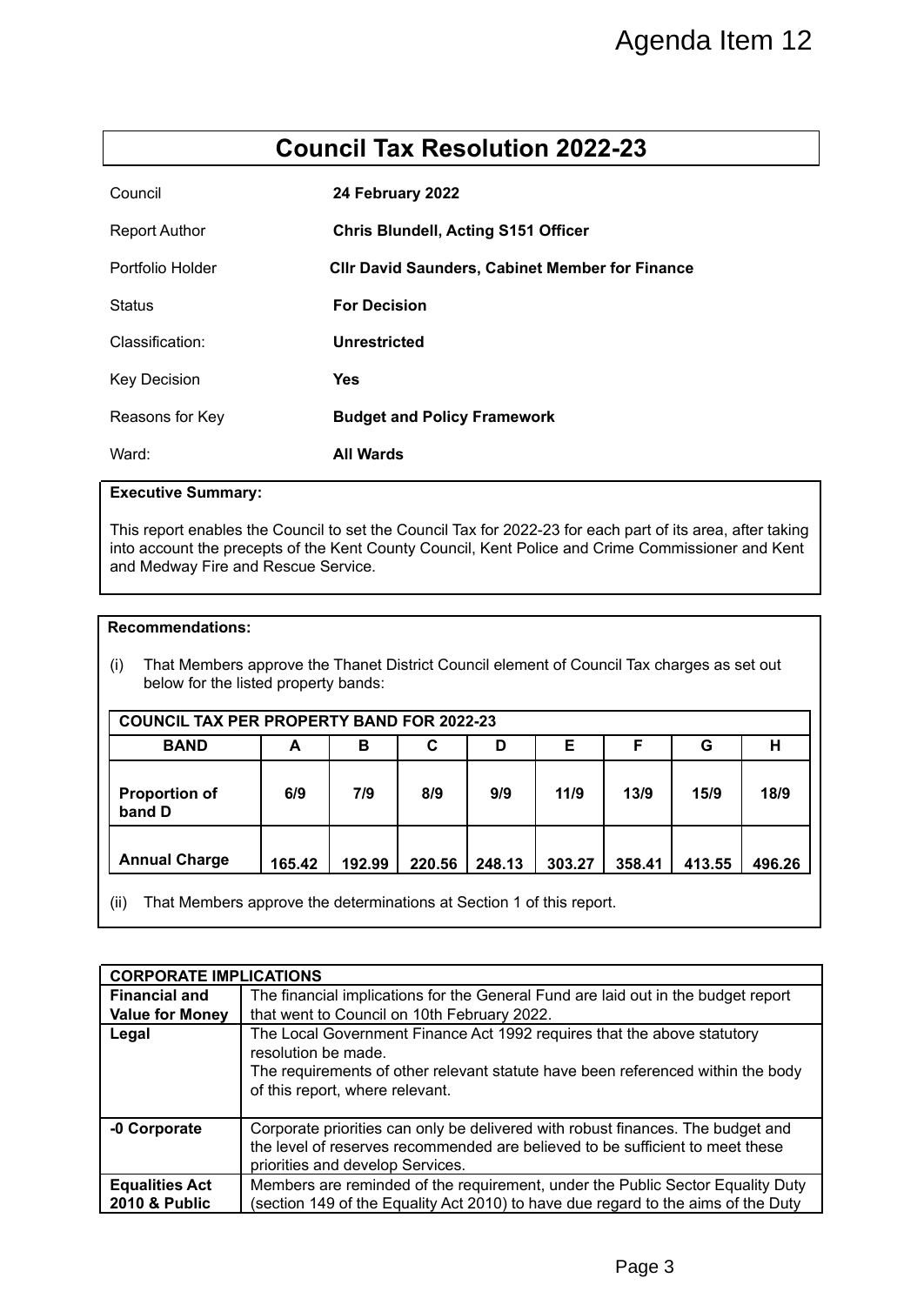|              |                                                                                                                                                                                                                                                                                                                                                                                                                                                                                                                                              |                                                                                                                                                                                                                                                                                                                                                                                                                                                                                                                                                                                                                                                                                                                                                                                                                                                                                                                                                                                                                           |              | Agenda Item 12                                                                                                                                                                                                                                                                                                                                                                                                                                                       |              |  |  |  |  |
|--------------|----------------------------------------------------------------------------------------------------------------------------------------------------------------------------------------------------------------------------------------------------------------------------------------------------------------------------------------------------------------------------------------------------------------------------------------------------------------------------------------------------------------------------------------------|---------------------------------------------------------------------------------------------------------------------------------------------------------------------------------------------------------------------------------------------------------------------------------------------------------------------------------------------------------------------------------------------------------------------------------------------------------------------------------------------------------------------------------------------------------------------------------------------------------------------------------------------------------------------------------------------------------------------------------------------------------------------------------------------------------------------------------------------------------------------------------------------------------------------------------------------------------------------------------------------------------------------------|--------------|----------------------------------------------------------------------------------------------------------------------------------------------------------------------------------------------------------------------------------------------------------------------------------------------------------------------------------------------------------------------------------------------------------------------------------------------------------------------|--------------|--|--|--|--|
|              |                                                                                                                                                                                                                                                                                                                                                                                                                                                                                                                                              |                                                                                                                                                                                                                                                                                                                                                                                                                                                                                                                                                                                                                                                                                                                                                                                                                                                                                                                                                                                                                           |              |                                                                                                                                                                                                                                                                                                                                                                                                                                                                      |              |  |  |  |  |
| <b>Duty</b>  | <b>Sector Equality</b>                                                                                                                                                                                                                                                                                                                                                                                                                                                                                                                       | at the time the decision is taken. The aims of the Duty are: (i) eliminate unlawful<br>discrimination, harassment, victimisation and other conduct prohibited by the Act,<br>(ii) advance equality of opportunity between people who share a protected<br>characteristic and people who do not share it, and (iii) foster good relations<br>between people who share a protected characteristic and people who do not<br>share it.<br>Protected characteristics: age, gender, disability, race, sexual orientation, gender<br>reassignment, religion or belief and pregnancy & maternity. Only aim (i) of the<br>Duty applies to Marriage & civil partnership.<br>Please indicate which aim is relevant to the report.<br>Eliminate unlawful discrimination, harassment, victimisation and other<br>conduct prohibited by the Act,<br>Advance equality of opportunity between people who share a protected<br>characteristic and people who do not share it<br>Foster good relations between people who share a protected |              |                                                                                                                                                                                                                                                                                                                                                                                                                                                                      |              |  |  |  |  |
|              |                                                                                                                                                                                                                                                                                                                                                                                                                                                                                                                                              | characteristic and people who do not share it.                                                                                                                                                                                                                                                                                                                                                                                                                                                                                                                                                                                                                                                                                                                                                                                                                                                                                                                                                                            |              |                                                                                                                                                                                                                                                                                                                                                                                                                                                                      |              |  |  |  |  |
|              |                                                                                                                                                                                                                                                                                                                                                                                                                                                                                                                                              |                                                                                                                                                                                                                                                                                                                                                                                                                                                                                                                                                                                                                                                                                                                                                                                                                                                                                                                                                                                                                           |              |                                                                                                                                                                                                                                                                                                                                                                                                                                                                      |              |  |  |  |  |
|              | <b>CORPORATE</b><br>those relevant)√                                                                                                                                                                                                                                                                                                                                                                                                                                                                                                         | <b>PRIORITIES</b><br>(tick                                                                                                                                                                                                                                                                                                                                                                                                                                                                                                                                                                                                                                                                                                                                                                                                                                                                                                                                                                                                |              | <b>CORPORATE VALUES (tick those</b><br>relevant)√                                                                                                                                                                                                                                                                                                                                                                                                                    |              |  |  |  |  |
|              |                                                                                                                                                                                                                                                                                                                                                                                                                                                                                                                                              | A clean and welcoming Environment                                                                                                                                                                                                                                                                                                                                                                                                                                                                                                                                                                                                                                                                                                                                                                                                                                                                                                                                                                                         | $\checkmark$ | Delivering value for money                                                                                                                                                                                                                                                                                                                                                                                                                                           | $\checkmark$ |  |  |  |  |
|              |                                                                                                                                                                                                                                                                                                                                                                                                                                                                                                                                              | Promoting inward investment and                                                                                                                                                                                                                                                                                                                                                                                                                                                                                                                                                                                                                                                                                                                                                                                                                                                                                                                                                                                           | $\checkmark$ | Supporting the workforce                                                                                                                                                                                                                                                                                                                                                                                                                                             |              |  |  |  |  |
| job creation | Supporting neighbourhoods                                                                                                                                                                                                                                                                                                                                                                                                                                                                                                                    |                                                                                                                                                                                                                                                                                                                                                                                                                                                                                                                                                                                                                                                                                                                                                                                                                                                                                                                                                                                                                           | $\checkmark$ | Promoting open communications                                                                                                                                                                                                                                                                                                                                                                                                                                        | ✓            |  |  |  |  |
| 1.1<br>1.2   | <b>Council Tax Setting</b>                                                                                                                                                                                                                                                                                                                                                                                                                                                                                                                   |                                                                                                                                                                                                                                                                                                                                                                                                                                                                                                                                                                                                                                                                                                                                                                                                                                                                                                                                                                                                                           |              | At the Cabinet meeting on 13 January 2022, Cabinet approved the formal resolution                                                                                                                                                                                                                                                                                                                                                                                    |              |  |  |  |  |
|              |                                                                                                                                                                                                                                                                                                                                                                                                                                                                                                                                              | 2012 as amended (the "Act").                                                                                                                                                                                                                                                                                                                                                                                                                                                                                                                                                                                                                                                                                                                                                                                                                                                                                                                                                                                              |              | determining the Council Tax Base for 2022-23. It has been determined that the Council Tax<br>Base for the whole Council area is 44,975.20, calculated in accordance with Section 31B(3) of<br>the Local Government Finance Act 1992, The calculation of the Tax Base has been<br>undertaken in accordance with the current Regulations, "Local Authorities (Calculation of<br>Council Tax Base) Regulations 2012 (SI: 2012:2914)", which came into force in November |              |  |  |  |  |
| 1.3          | The Council's budget for 2022-23 was approved by Council on 10 February 2022. The budget<br>is predicated on a Council Tax requirement for the council's own purposes for 2022-23<br>(excluding Parish precepts) of £11,159,700. This is determined after taking into account the<br>council's net budget requirement and other available funding sources including our share of<br>retained business rates, government grants and the council's share of the Collection Fund<br>deficit. The calculation for 2022-23 is set out in Table 1. |                                                                                                                                                                                                                                                                                                                                                                                                                                                                                                                                                                                                                                                                                                                                                                                                                                                                                                                                                                                                                           |              |                                                                                                                                                                                                                                                                                                                                                                                                                                                                      |              |  |  |  |  |
|              |                                                                                                                                                                                                                                                                                                                                                                                                                                                                                                                                              |                                                                                                                                                                                                                                                                                                                                                                                                                                                                                                                                                                                                                                                                                                                                                                                                                                                                                                                                                                                                                           |              |                                                                                                                                                                                                                                                                                                                                                                                                                                                                      |              |  |  |  |  |
|              |                                                                                                                                                                                                                                                                                                                                                                                                                                                                                                                                              |                                                                                                                                                                                                                                                                                                                                                                                                                                                                                                                                                                                                                                                                                                                                                                                                                                                                                                                                                                                                                           |              |                                                                                                                                                                                                                                                                                                                                                                                                                                                                      |              |  |  |  |  |
|              |                                                                                                                                                                                                                                                                                                                                                                                                                                                                                                                                              |                                                                                                                                                                                                                                                                                                                                                                                                                                                                                                                                                                                                                                                                                                                                                                                                                                                                                                                                                                                                                           |              |                                                                                                                                                                                                                                                                                                                                                                                                                                                                      |              |  |  |  |  |
|              |                                                                                                                                                                                                                                                                                                                                                                                                                                                                                                                                              |                                                                                                                                                                                                                                                                                                                                                                                                                                                                                                                                                                                                                                                                                                                                                                                                                                                                                                                                                                                                                           |              |                                                                                                                                                                                                                                                                                                                                                                                                                                                                      |              |  |  |  |  |
|              |                                                                                                                                                                                                                                                                                                                                                                                                                                                                                                                                              |                                                                                                                                                                                                                                                                                                                                                                                                                                                                                                                                                                                                                                                                                                                                                                                                                                                                                                                                                                                                                           |              | Page 4                                                                                                                                                                                                                                                                                                                                                                                                                                                               |              |  |  |  |  |

| <b>CORPORATE PRIORITIES (tick)</b><br>those relevant)√ | <b>CORPORATE VALUES (tick those</b><br>relevant)√ |  |
|--------------------------------------------------------|---------------------------------------------------|--|
| A clean and welcoming Environment                      | Delivering value for money                        |  |
| Promoting inward investment and<br>job creation        | Supporting the workforce                          |  |
| Supporting neighbourhoods                              | Promoting open communications                     |  |

|  | <b>CORPORATE VALUES (tick those</b><br>relevant)√ |  |
|--|---------------------------------------------------|--|
|  | Delivering value for money                        |  |
|  | Supporting the workforce                          |  |
|  | Promoting open communications                     |  |

#### 1.1 **Council Tax Setting**

- 1.2 At the Cabinet meeting on 13 January 2022, Cabinet approved the formal resolution determining the Council Tax Base for 2022-23. It has been determined that the Council Tax Base for the whole Council area is 44,975.20, calculated in accordance with Section 31B(3) of the Local Government Finance Act 1992, The calculation of the Tax Base has been undertaken in accordance with the current Regulations, "Local Authorities (Calculation of Council Tax Base) Regulations 2012 (SI: 2012:2914)", which came into force in November 2012 as amended (the "Act").
- 1.3 The Council's budget for 2022-23 was approved by Council on 10 February 2022. The budget is predicated on a Council Tax requirement for the council's own purposes for 2022-23 (excluding Parish precepts) of £11,159,700. This is determined after taking into account the council's net budget requirement and other available funding sources including our share of retained business rates, government grants and the council's share of the Collection Fund deficit. The calculation for 2022-23 is set out in Table 1.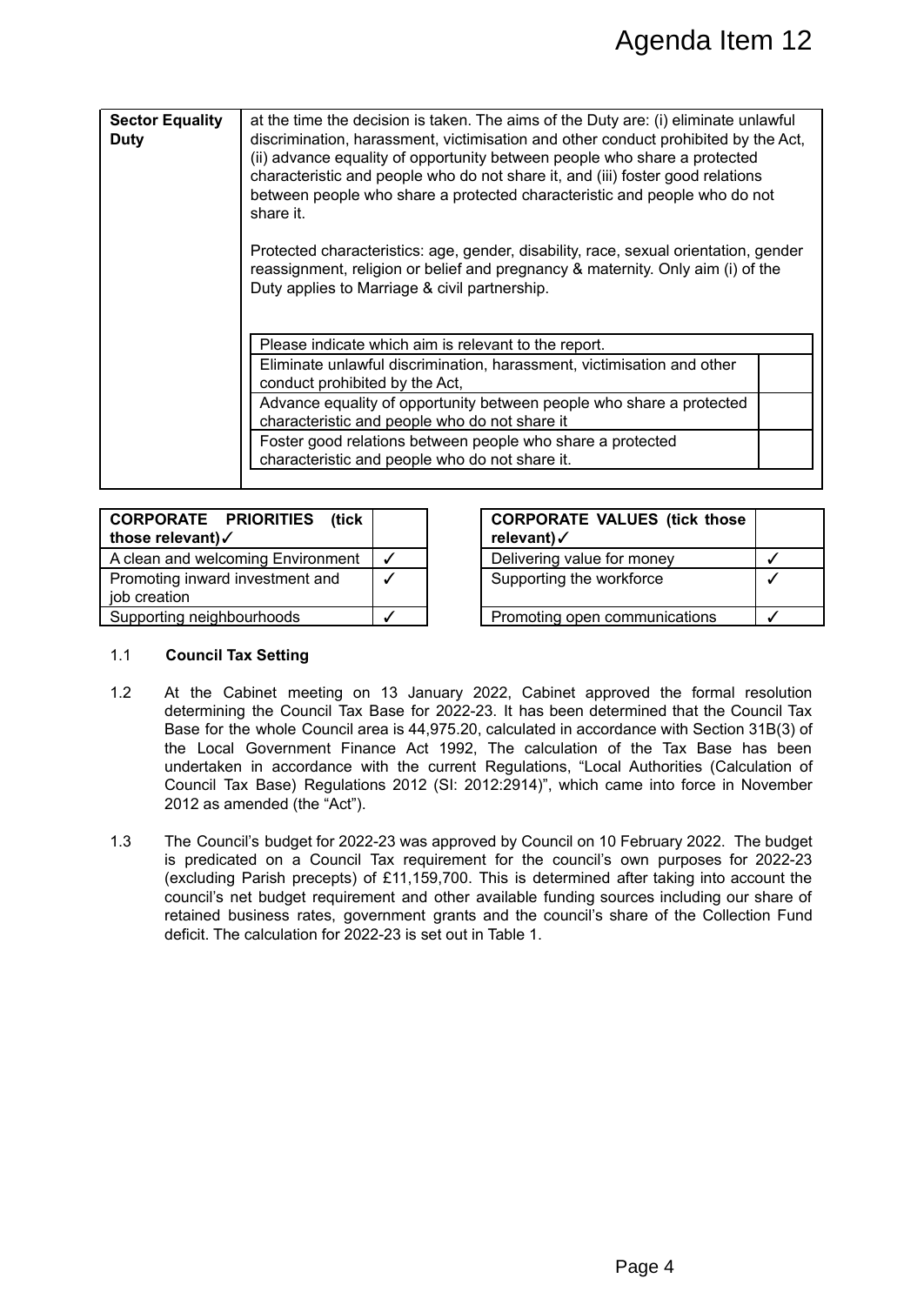#### **Table 1 - CALCULATION OF COUNCIL TAX REQUIREMENT FOR 2022-23**

|                                                                                                                                                                                                                                                                                                                                                                                                                                                                                                                                                                                                                                                                                                                                                                                                                                                                                                                                                                                                                                                                    |            | Agenda Item 12 |
|--------------------------------------------------------------------------------------------------------------------------------------------------------------------------------------------------------------------------------------------------------------------------------------------------------------------------------------------------------------------------------------------------------------------------------------------------------------------------------------------------------------------------------------------------------------------------------------------------------------------------------------------------------------------------------------------------------------------------------------------------------------------------------------------------------------------------------------------------------------------------------------------------------------------------------------------------------------------------------------------------------------------------------------------------------------------|------------|----------------|
| <b>ALCULATION OF COUNCIL TAX REQUIREMENT FOR 2022-23</b>                                                                                                                                                                                                                                                                                                                                                                                                                                                                                                                                                                                                                                                                                                                                                                                                                                                                                                                                                                                                           |            |                |
|                                                                                                                                                                                                                                                                                                                                                                                                                                                                                                                                                                                                                                                                                                                                                                                                                                                                                                                                                                                                                                                                    | £'000      |                |
| Net Budget Requirement for 2022-23                                                                                                                                                                                                                                                                                                                                                                                                                                                                                                                                                                                                                                                                                                                                                                                                                                                                                                                                                                                                                                 | 18,038     |                |
| Less:<br>Government Funding (including RSG and New Homes<br>Bonus)                                                                                                                                                                                                                                                                                                                                                                                                                                                                                                                                                                                                                                                                                                                                                                                                                                                                                                                                                                                                 | $-1,227$   |                |
| Retained Business Rates & Section 31 Grants                                                                                                                                                                                                                                                                                                                                                                                                                                                                                                                                                                                                                                                                                                                                                                                                                                                                                                                                                                                                                        | $-6,119$   |                |
| <b>Collection Fund Deficit</b>                                                                                                                                                                                                                                                                                                                                                                                                                                                                                                                                                                                                                                                                                                                                                                                                                                                                                                                                                                                                                                     | 468        |                |
| <b>Council Tax Requirement</b>                                                                                                                                                                                                                                                                                                                                                                                                                                                                                                                                                                                                                                                                                                                                                                                                                                                                                                                                                                                                                                     | 11,160     |                |
| Divided by Tax Base                                                                                                                                                                                                                                                                                                                                                                                                                                                                                                                                                                                                                                                                                                                                                                                                                                                                                                                                                                                                                                                | 44,975     |                |
| Council Tax for Band D property 2022-23                                                                                                                                                                                                                                                                                                                                                                                                                                                                                                                                                                                                                                                                                                                                                                                                                                                                                                                                                                                                                            | £248.13    |                |
| Compared to Council Tax for Band D in 2021-22                                                                                                                                                                                                                                                                                                                                                                                                                                                                                                                                                                                                                                                                                                                                                                                                                                                                                                                                                                                                                      | £243.13    |                |
| Increase in Council Tax charge (at Band D)                                                                                                                                                                                                                                                                                                                                                                                                                                                                                                                                                                                                                                                                                                                                                                                                                                                                                                                                                                                                                         | £5.00      |                |
| Percentage Increase                                                                                                                                                                                                                                                                                                                                                                                                                                                                                                                                                                                                                                                                                                                                                                                                                                                                                                                                                                                                                                                | $(2.06\%)$ |                |
| 199,196 being the aggregate of the amounts which the Council estimates for the items set<br>in Section 31A(3) of the Act.<br>3,430,047 being the amount by which the aggregate at 1.3.1 above exceeds the aggregate<br>1.3.2 above, calculated by the Council, in accordance with Section 31A(4) of the Act, as its<br>uncil Tax requirement for the year.<br>98.61 being the amount at 1.3.3 above divided by the tax base of 44,975.20 calculated by<br>Council, in accordance with Section 31B(1) of the Act, as the basic amount of its Council<br>for the year (including Parish precepts).<br>270,351 being the aggregate amount of all special items (Parish precepts) referred to in<br>ction 34(1) of the Act.<br>18.13 being the amount at 1.3.4 above less the result given by dividing the amount at 1.3.5<br>ove by the tax base of 44,975.20 calculated by the Council, in accordance with Section<br>2) of the Act, as the basic amount of its Council Tax for the year for dwellings in those parts<br>ts area to which no Parish precept relates. |            |                |
|                                                                                                                                                                                                                                                                                                                                                                                                                                                                                                                                                                                                                                                                                                                                                                                                                                                                                                                                                                                                                                                                    |            |                |
|                                                                                                                                                                                                                                                                                                                                                                                                                                                                                                                                                                                                                                                                                                                                                                                                                                                                                                                                                                                                                                                                    | Page 5     |                |

- 1.3 The following amounts have been calculated for the year 2022-23 in accordance with Sections 31 to 36 of the Local Government Finance Act 1992:-
- 1.3.1 £80,629,101 being the aggregate of the amounts which the Council estimates for the items set out in Section 31A(2) of the Act taking into account all precepts issued to it by Parish Councils.
- 1.3.2 £67,199,196 being the aggregate of the amounts which the Council estimates for the items set out in Section 31A(3) of the Act.
- 1.3.3 £13,430,047 being the amount by which the aggregate at 1.3.1 above exceeds the aggregate at 1.3.2 above, calculated by the Council, in accordance with Section 31A(4) of the Act, as its Council Tax requirement for the year.
- 1.3.4 £298.61 being the amount at 1.3.3 above divided by the tax base of 44,975.20 calculated by the Council, in accordance with Section 31B(1) of the Act, as the basic amount of its Council Tax for the year (including Parish precepts).
- 1.3.5 £2,270,351 being the aggregate amount of all special items (Parish precepts) referred to in Section 34(1) of the Act.
- 1.3.6 £248.13 being the amount at 1.3.4 above less the result given by dividing the amount at 1.3.5 above by the tax base of 44,975.20 calculated by the Council, in accordance with Section 34(2) of the Act, as the basic amount of its Council Tax for the year for dwellings in those parts of its area to which no Parish precept relates.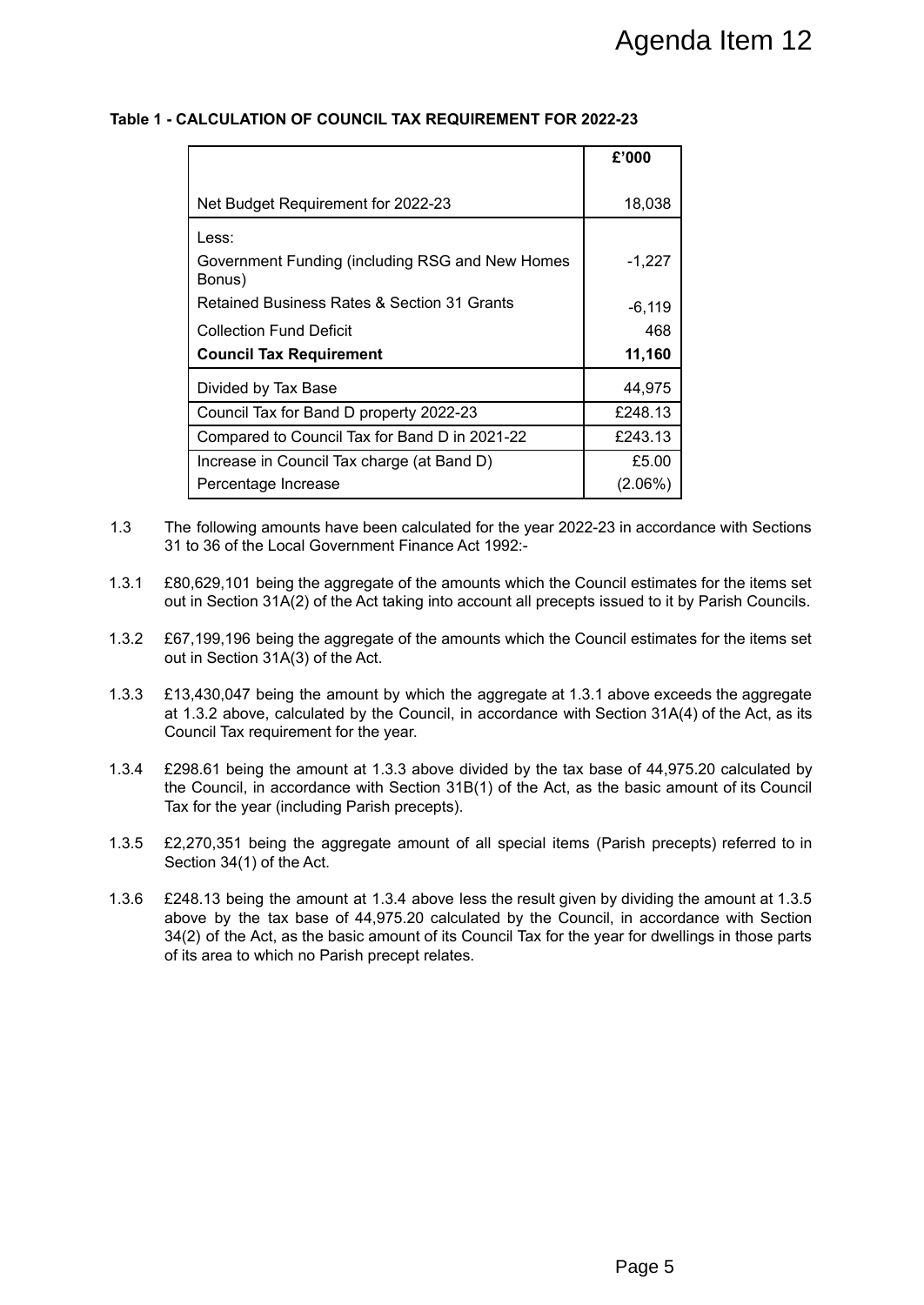#### 1.3.7 **Table 2 - Part of the Council's Area (District and Parish combined at Band D)**

|                               | £      |
|-------------------------------|--------|
| Acol                          | 328.50 |
| Birchington                   | 282.51 |
| <b>Broadstairs</b>            | 319.95 |
| Cliffsend                     | 269.91 |
| Manston                       | 279.54 |
| Margate                       | 258.84 |
| <b>Minster</b>                | 315.72 |
| Monkton                       | 298.53 |
| Ramsgate                      | 328.77 |
| St Nicholas-at-Wade and Sarre | 297.09 |
| Westgate                      | 312.30 |

|                                                                                                                                                                                                                                                                                                                                                                                                                                                                                                                                                      |                               |        |        |                  |        |        | Agenda Item 12 |        |
|------------------------------------------------------------------------------------------------------------------------------------------------------------------------------------------------------------------------------------------------------------------------------------------------------------------------------------------------------------------------------------------------------------------------------------------------------------------------------------------------------------------------------------------------------|-------------------------------|--------|--------|------------------|--------|--------|----------------|--------|
| 1.3.7<br>Table 2 - Part of the Council's Area (District and Parish combined at Band D)                                                                                                                                                                                                                                                                                                                                                                                                                                                               |                               |        |        |                  |        |        |                |        |
| Parish/Charter Trustees of                                                                                                                                                                                                                                                                                                                                                                                                                                                                                                                           |                               |        |        |                  |        |        |                |        |
|                                                                                                                                                                                                                                                                                                                                                                                                                                                                                                                                                      |                               |        |        |                  |        |        |                |        |
|                                                                                                                                                                                                                                                                                                                                                                                                                                                                                                                                                      |                               |        |        | £                |        |        |                |        |
| Acol                                                                                                                                                                                                                                                                                                                                                                                                                                                                                                                                                 |                               |        |        | 328.50           |        |        |                |        |
| <b>Birchington</b>                                                                                                                                                                                                                                                                                                                                                                                                                                                                                                                                   |                               |        |        | 282.51           |        |        |                |        |
| <b>Broadstairs</b>                                                                                                                                                                                                                                                                                                                                                                                                                                                                                                                                   |                               |        |        | 319.95           |        |        |                |        |
| Cliffsend                                                                                                                                                                                                                                                                                                                                                                                                                                                                                                                                            |                               |        |        | 269.91           |        |        |                |        |
| Manston                                                                                                                                                                                                                                                                                                                                                                                                                                                                                                                                              |                               |        |        | 279.54<br>258.84 |        |        |                |        |
| Margate<br>Minster                                                                                                                                                                                                                                                                                                                                                                                                                                                                                                                                   |                               |        |        | 315.72           |        |        |                |        |
| Monkton                                                                                                                                                                                                                                                                                                                                                                                                                                                                                                                                              |                               |        |        | 298.53           |        |        |                |        |
| Ramsgate                                                                                                                                                                                                                                                                                                                                                                                                                                                                                                                                             |                               |        |        | 328.77           |        |        |                |        |
|                                                                                                                                                                                                                                                                                                                                                                                                                                                                                                                                                      | St Nicholas-at-Wade and Sarre |        |        | 297.09           |        |        |                |        |
| Westgate                                                                                                                                                                                                                                                                                                                                                                                                                                                                                                                                             |                               |        |        | 312.30           |        |        |                |        |
|                                                                                                                                                                                                                                                                                                                                                                                                                                                                                                                                                      |                               |        |        |                  |        |        |                |        |
| Being the amounts given by adding to the amount at 1.3.6 above the amounts of special item<br>or items relating to dwellings in those parts of the Council's area mentioned above divided in<br>each case by the appropriate tax base calculated by the Council, in accordance with Section<br>34(3) of the Act, as the basic amounts of its Council Tax for the year for dwellings in those<br>parts of its area to which one or more special items relate.<br>1.3.8<br>Table 3 - Part of The Council's Area Valuation Bands                        |                               |        |        |                  |        |        |                |        |
| <b>Parish/Charter</b>                                                                                                                                                                                                                                                                                                                                                                                                                                                                                                                                | A                             | в      | C      | D                | Е      | F      | G              | н      |
| <b>Trustees</b>                                                                                                                                                                                                                                                                                                                                                                                                                                                                                                                                      | £                             | £      | £      | £                | £      | £      | £              | £      |
| Acol                                                                                                                                                                                                                                                                                                                                                                                                                                                                                                                                                 | 219.00                        | 255.50 | 292.00 | 328.50           | 401.50 | 474.50 | 547.50         | 657.00 |
| Birchington                                                                                                                                                                                                                                                                                                                                                                                                                                                                                                                                          | 188.34                        | 219.73 | 251.12 | 282.51           | 345.29 | 408.07 | 470.85         | 565.02 |
| <b>Broadstairs</b>                                                                                                                                                                                                                                                                                                                                                                                                                                                                                                                                   | 213.30                        | 248.85 | 284.40 | 319.95           | 391.05 | 462.15 | 533.25         | 639.90 |
| Cliffsend                                                                                                                                                                                                                                                                                                                                                                                                                                                                                                                                            | 179.94                        | 209.93 | 239.92 | 269.91           | 329.89 | 389.87 | 449.85         | 539.82 |
| Manston                                                                                                                                                                                                                                                                                                                                                                                                                                                                                                                                              | 186.36                        | 217.42 | 248.48 | 279.54           | 341.66 | 403.78 | 465.90         | 559.08 |
| Margate                                                                                                                                                                                                                                                                                                                                                                                                                                                                                                                                              | 172.56                        | 201.32 | 230.08 | 258.84           | 316.36 | 373.88 | 431.40         | 517.68 |
| Minster                                                                                                                                                                                                                                                                                                                                                                                                                                                                                                                                              | 210.48                        | 245.56 | 280.64 | 315.72           | 385.88 | 456.04 | 526.20         | 631.44 |
| Monkton                                                                                                                                                                                                                                                                                                                                                                                                                                                                                                                                              | 199.02                        | 232.19 | 265.36 | 298.53           | 364.87 | 431.21 | 497.55         | 597.06 |
| Ramsgate<br>St Nicholas-at-Wade                                                                                                                                                                                                                                                                                                                                                                                                                                                                                                                      | 219.18                        | 255.71 | 292.24 | 328.77           | 401.83 | 474.89 | 547.95         | 657.54 |
| and Sarre                                                                                                                                                                                                                                                                                                                                                                                                                                                                                                                                            | 198.06                        | 231.07 | 264.08 | 297.09           | 363.11 | 429.13 | 495.15         | 594.18 |
| Westgate                                                                                                                                                                                                                                                                                                                                                                                                                                                                                                                                             | 208.20                        | 242.90 | 277.60 | 312.30           | 381.70 | 451.10 | 520.50         | 624.60 |
| Being the amounts given by multiplying the amounts at 1.3.6 and 1.3.7 above by the number<br>which, in the proportion set out in Section 5(1) of the Act, is applicable to dwellings listed in a<br>particular valuation band divided by the number which in that proportion is applicable to<br>dwellings listed in valuation band D, calculated by the Council, in accordance with Section<br>36(1) of the Act, as the amounts to be taken into account for the year in respect of categories<br>of dwellings listed in different valuation bands. |                               |        |        |                  |        |        |                |        |
|                                                                                                                                                                                                                                                                                                                                                                                                                                                                                                                                                      |                               |        |        |                  |        | Page 6 |                |        |

#### 1.3.8 **Table 3 - Part of The Council's Area Valuation Bands**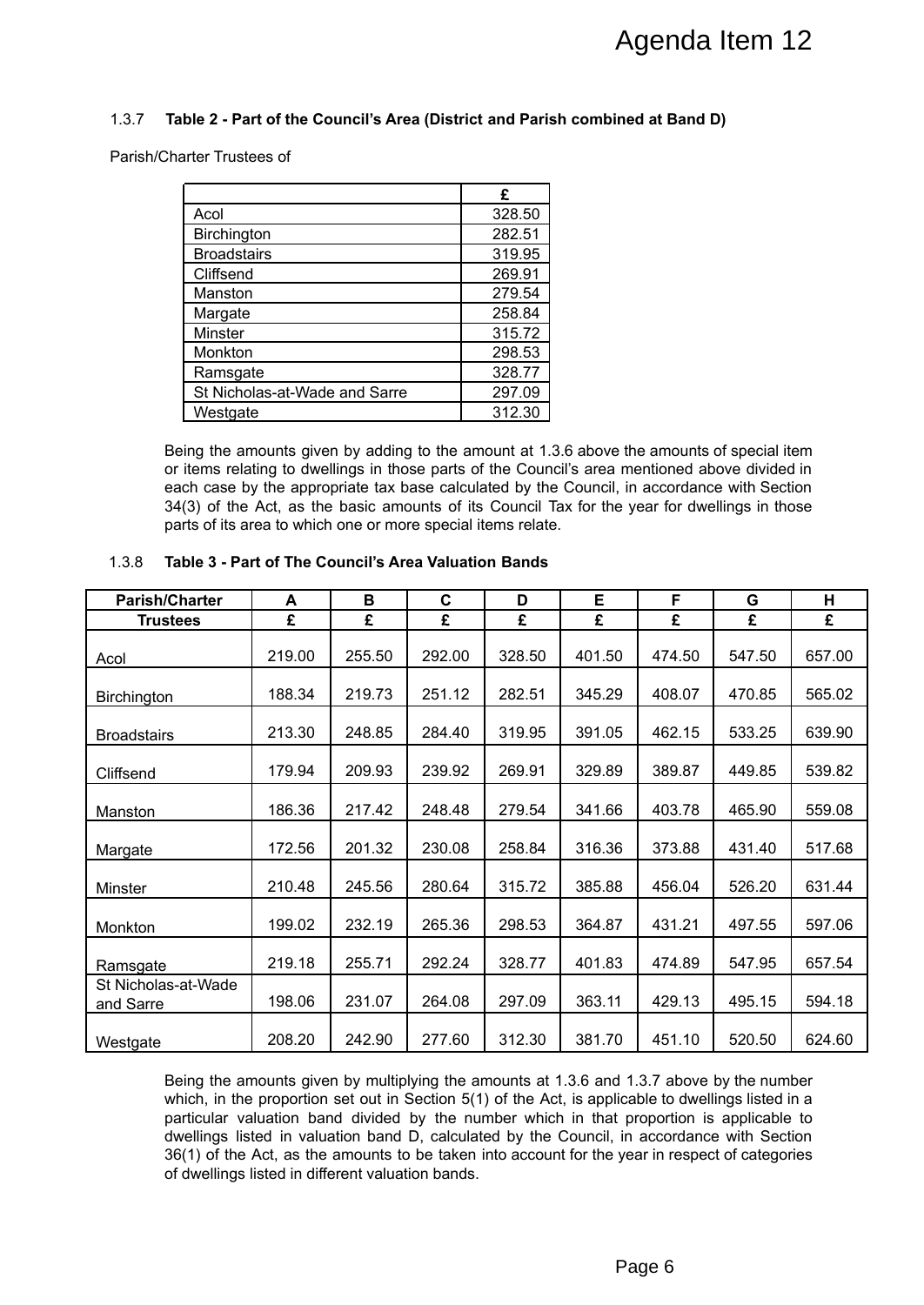|                               | A        | в        | C        |          | Е        |          | G        | н        |
|-------------------------------|----------|----------|----------|----------|----------|----------|----------|----------|
|                               |          | £        | £        | £        | £        | £        |          | £        |
| <b>Kent County</b><br>Council | 974.16   | 1,136.52 | 1,298.88 | 1,461.24 | 1,785.96 | 2,110.68 | 2,435.40 | 2,922.48 |
| Kent Police and               |          |          |          |          |          |          |          |          |
| Crime<br>Commissioner         | 152.10   | 177.45   | 202.80   | 228.15   | 278.85   | 329.55   | 380.25   | 456.30   |
| Kent Fire and                 |          |          |          |          |          |          |          |          |
| Rescue                        | 54.90    | 64.05    | 73.20    | 82.35    | 100.65   | 118.95   | 137.25   | 164.70   |
| Total                         | 1,181.16 | 1,378.02 | 1,574.88 | 1,771.74 | 2,165.46 | 2,559.18 | 2,952.90 | 3,543.48 |

#### **Table 4 - Precepting Authorities Valuation Bands**

#### **Table 5 - Part of the Council's Area Valuation Bands**

|                                                                                                                                                                                                                                                                                                                                                                    |                                                                                                                                                                                                                                                                                                                                                                                |          |             |          |          | Agenda Item 12 |          |          |  |  |  |  |  |
|--------------------------------------------------------------------------------------------------------------------------------------------------------------------------------------------------------------------------------------------------------------------------------------------------------------------------------------------------------------------|--------------------------------------------------------------------------------------------------------------------------------------------------------------------------------------------------------------------------------------------------------------------------------------------------------------------------------------------------------------------------------|----------|-------------|----------|----------|----------------|----------|----------|--|--|--|--|--|
| 1.3.9<br>Members should note that for the year 2022-23 Kent County Council, Kent Police and Crime<br>Commissioner and Kent and Medway Fire and Rescue have stated the following amounts in<br>precepts issued to the Council, in accordance with Section 40 of the Local Government<br>Finance Act 1992, for each of the categories of dwellings shown in Table 4. |                                                                                                                                                                                                                                                                                                                                                                                |          |             |          |          |                |          |          |  |  |  |  |  |
| <b>Table 4 - Precepting Authorities Valuation Bands</b>                                                                                                                                                                                                                                                                                                            |                                                                                                                                                                                                                                                                                                                                                                                |          |             |          |          |                |          |          |  |  |  |  |  |
|                                                                                                                                                                                                                                                                                                                                                                    | A                                                                                                                                                                                                                                                                                                                                                                              | В        | C           | D        | E        | F              | G        | н        |  |  |  |  |  |
| Kent County                                                                                                                                                                                                                                                                                                                                                        | £                                                                                                                                                                                                                                                                                                                                                                              | £        | £           | £        | £        | £              | £        | £        |  |  |  |  |  |
| Council                                                                                                                                                                                                                                                                                                                                                            | 974.16                                                                                                                                                                                                                                                                                                                                                                         | 1,136.52 | 1,298.88    | 1,461.24 | 1,785.96 | 2,110.68       | 2,435.40 | 2,922.48 |  |  |  |  |  |
| Kent Police and<br>Crime                                                                                                                                                                                                                                                                                                                                           |                                                                                                                                                                                                                                                                                                                                                                                |          |             |          |          |                |          |          |  |  |  |  |  |
| Commissioner<br>Kent Fire and                                                                                                                                                                                                                                                                                                                                      | 152.10                                                                                                                                                                                                                                                                                                                                                                         | 177.45   | 202.80      | 228.15   | 278.85   | 329.55         | 380.25   | 456.30   |  |  |  |  |  |
| Rescue                                                                                                                                                                                                                                                                                                                                                             | 54.90                                                                                                                                                                                                                                                                                                                                                                          | 64.05    | 73.20       | 82.35    | 100.65   | 118.95         | 137.25   | 164.70   |  |  |  |  |  |
| Total                                                                                                                                                                                                                                                                                                                                                              | 1,181.16                                                                                                                                                                                                                                                                                                                                                                       | 1,378.02 | 1,574.88    | 1,771.74 | 2,165.46 | 2,559.18       | 2,952.90 | 3,543.48 |  |  |  |  |  |
| 1.3.10                                                                                                                                                                                                                                                                                                                                                             | Having calculated the aggregate in each case of the amounts at 1.3.8 and 1.3.9 above, the<br>Council, in accordance with Section 30(2) of the Local Government Finance Act 1992, hereby<br>sets the following amounts of Council Tax for the year 2022-23 for each of the categories of<br>dwellings shown in Table 5.<br>Table 5 - Part of the Council's Area Valuation Bands |          |             |          |          |                |          |          |  |  |  |  |  |
| Parish/<br><b>Charter</b>                                                                                                                                                                                                                                                                                                                                          | A                                                                                                                                                                                                                                                                                                                                                                              | В        | $\mathbf c$ | D        | Е        | F              | G        | H        |  |  |  |  |  |
| <b>Trustees</b>                                                                                                                                                                                                                                                                                                                                                    | £                                                                                                                                                                                                                                                                                                                                                                              | £        | £           | £        | £        | £              | £        | £        |  |  |  |  |  |
| Acol                                                                                                                                                                                                                                                                                                                                                               | 1,400.16                                                                                                                                                                                                                                                                                                                                                                       | 1,633.52 | 1,866.88    | 2,100.24 | 2,566.96 | 3,033.68       | 3,500.40 | 4,200.48 |  |  |  |  |  |
| Birchington                                                                                                                                                                                                                                                                                                                                                        | 1,369.50                                                                                                                                                                                                                                                                                                                                                                       | 1,597.75 | 1,826.00    | 2,054.25 | 2,510.75 | 2,967.25       | 3,423.75 | 4,108.50 |  |  |  |  |  |
| <b>Broadstairs</b>                                                                                                                                                                                                                                                                                                                                                 | 1,394.46                                                                                                                                                                                                                                                                                                                                                                       | 1,626.87 | 1,859.28    | 2,091.69 | 2,556.51 | 3,021.33       | 3,486.15 | 4,183.38 |  |  |  |  |  |
| Cliffsend                                                                                                                                                                                                                                                                                                                                                          | 1,361.10                                                                                                                                                                                                                                                                                                                                                                       | 1,587.95 | 1,814.80    | 2,041.65 | 2,495.35 | 2,949.05       | 3,402.75 | 4,083.30 |  |  |  |  |  |
| Manston                                                                                                                                                                                                                                                                                                                                                            | 1,367.52                                                                                                                                                                                                                                                                                                                                                                       | 1,595.44 | 1,823.36    | 2,051.28 | 2,507.12 | 2,962.96       | 3,418.80 | 4,102.56 |  |  |  |  |  |
| Margate                                                                                                                                                                                                                                                                                                                                                            | 1,353.72                                                                                                                                                                                                                                                                                                                                                                       | 1,579.34 | 1,804.96    | 2,030.58 | 2,481.82 | 2,933.06       | 3,384.30 | 4,061.16 |  |  |  |  |  |
| <b>Minster</b>                                                                                                                                                                                                                                                                                                                                                     | 1,391.64                                                                                                                                                                                                                                                                                                                                                                       | 1,623.58 | 1,855.52    | 2,087.46 | 2,551.34 | 3,015.22       | 3,479.10 | 4,174.92 |  |  |  |  |  |
| Monkton                                                                                                                                                                                                                                                                                                                                                            | 1,380.18                                                                                                                                                                                                                                                                                                                                                                       | 1,610.21 | 1,840.24    | 2,070.27 | 2,530.33 | 2,990.39       | 3,450.45 | 4,140.54 |  |  |  |  |  |
| Ramsgate                                                                                                                                                                                                                                                                                                                                                           | 1,400.34                                                                                                                                                                                                                                                                                                                                                                       | 1,633.73 | 1,867.12    | 2,100.51 | 2,567.29 | 3,034.07       | 3,500.85 | 4,201.02 |  |  |  |  |  |
| St Nicholas-<br>at-Wade and<br>Sarre                                                                                                                                                                                                                                                                                                                               | 1,379.22                                                                                                                                                                                                                                                                                                                                                                       | 1,609.09 | 1,838.96    | 2,068.83 | 2,528.57 | 2,988.31       | 3,448.05 | 4,137.66 |  |  |  |  |  |
| Westgate                                                                                                                                                                                                                                                                                                                                                           | 1,389.36                                                                                                                                                                                                                                                                                                                                                                       | 1,620.92 | 1,852.48    | 2,084.04 | 2,547.16 | 3,010.28       | 3,473.40 | 4,168.08 |  |  |  |  |  |
|                                                                                                                                                                                                                                                                                                                                                                    |                                                                                                                                                                                                                                                                                                                                                                                |          |             |          |          | Page 7         |          |          |  |  |  |  |  |